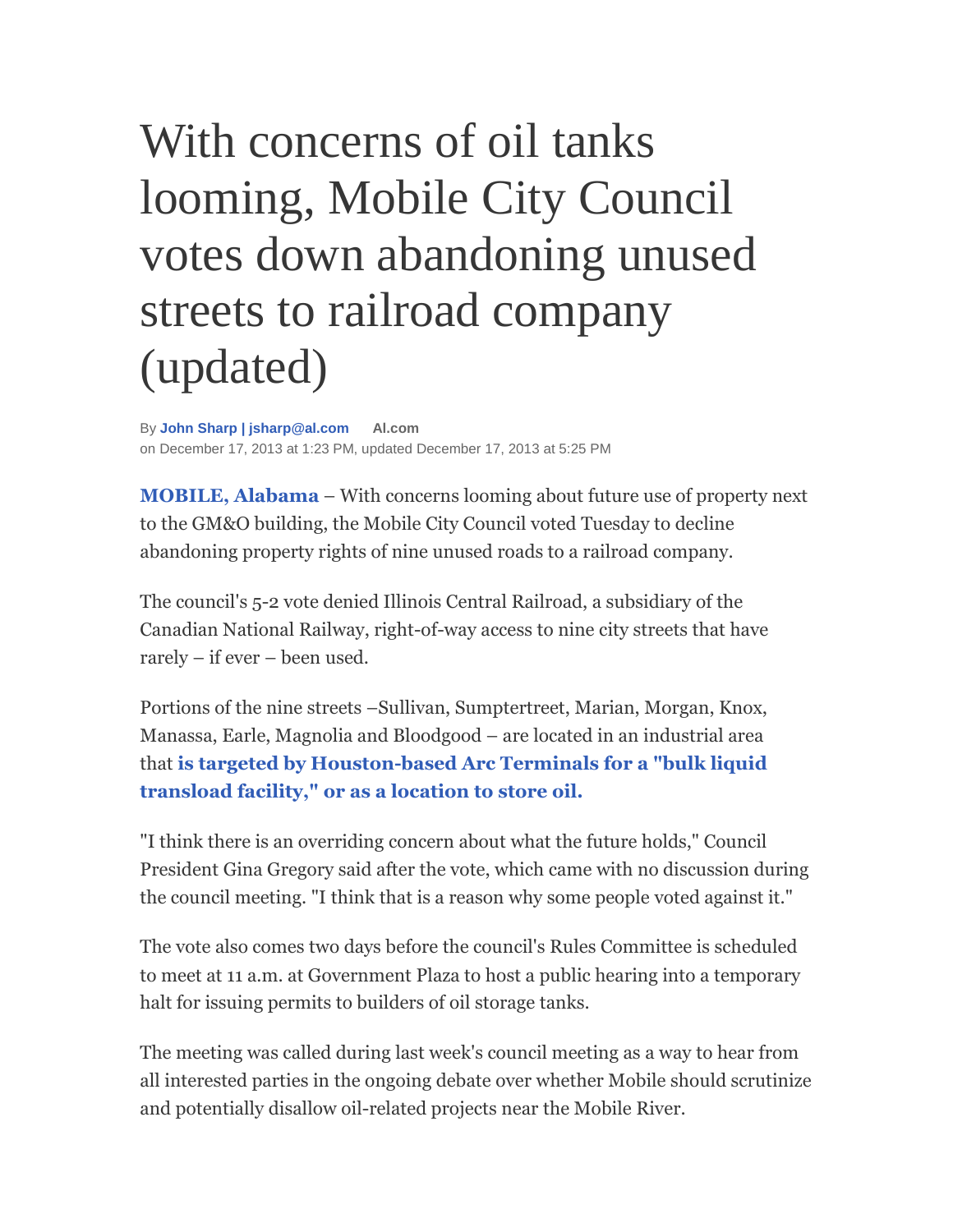The denial could be viewed as a victory, of sorts, to concerned citizens who fear that the property could be turned into a storage and transportation site for Canadian tar sands oil, which is a much thicker commodity than crude oil that transfers through pipes if it's heated.

"You can't help but think ahead of what may come," Gregory said. "It might not be a fair way of looking at it, but it's out there and you can't ignore that. It's looming on everyone's mind."

Councilmen John Williams and Joel Daves were the only two "No" votes.

Daves said he felt the council's action on Tuesday was a separate matter to the six-month halt of building permits for oil storage tanks.

Daves also said he wasn't sure what kind of "right-of-way" rights the city has on the roads since "the city never used" them.

"If you look at just this issue, there was no reason not to vacate the right-of-way," Daves said, adding that he felt the concerns about the potential use of the property "clouded" the issue.

Williams said he felt the council set precedent that could be a concern.

"We cannot be arbitrary in our decisions," he said. "We need a reason for a 'yes' or a 'no' vote. You must have a reason. Today, there was an absence of reason."

Williams said the future use of the property should not have been a concern. He said if an "Austal-like" development eyed the property, the roads would need to be abandoned by the city.

"It cannot be done until that piece of property is in one lot," Williams said. "That is what was attempted today."

It's unclear what might happen next since the matter is part of a lawsuit filed by Illinois Central. A city attorney in charge of the issue could not be immediately reached for comment.